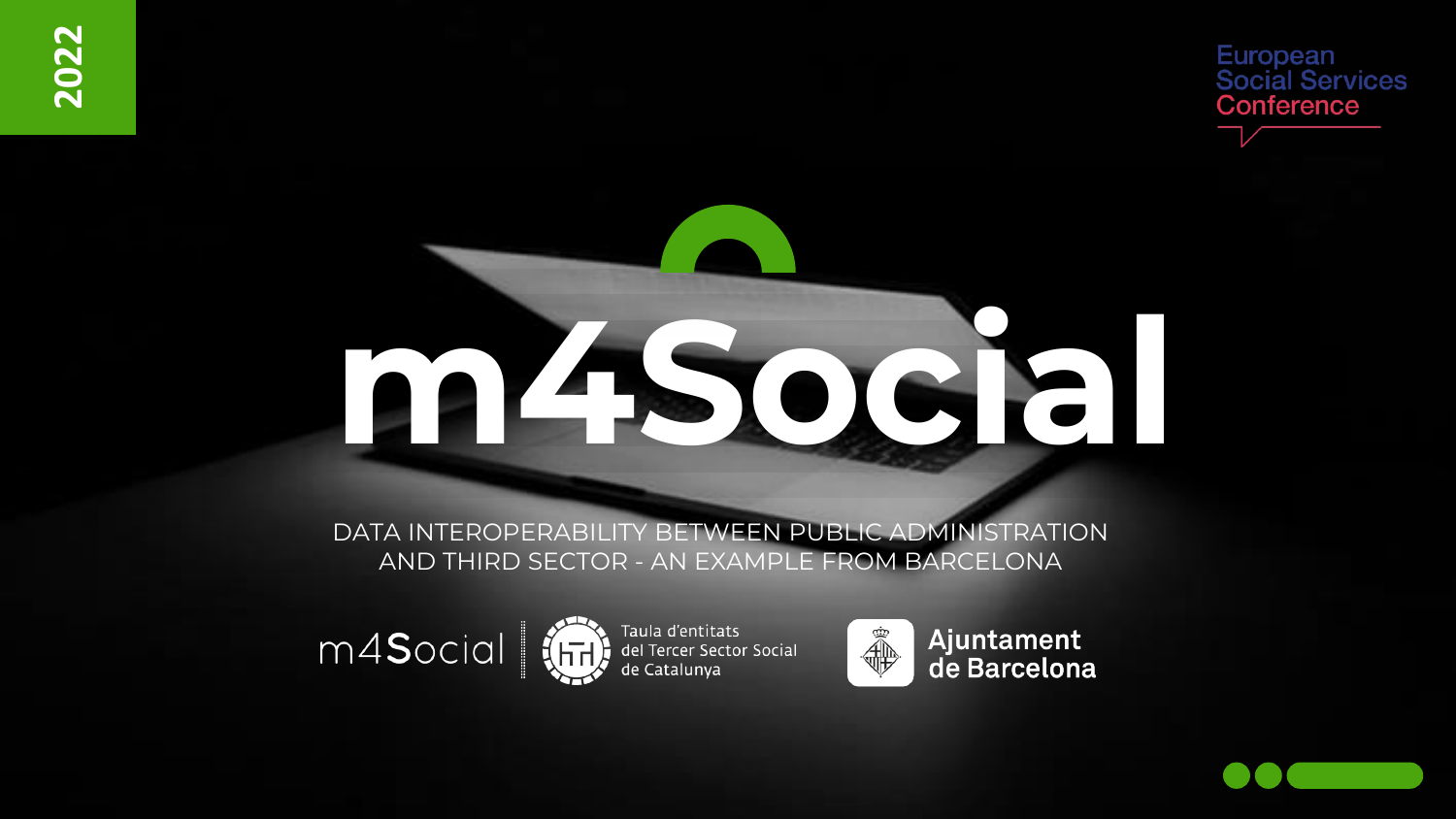

### European<br>Social Services **Conference**

## **THE PROBLEM**

Nowadays, Third Sector organizations and public administration have their own databases and information system on social services users. These have different approaches and solutions. These platforms don't communicate with each other. **Therefore, our challenge is to better articulate these systems and platforms and to allow inter-operability.**

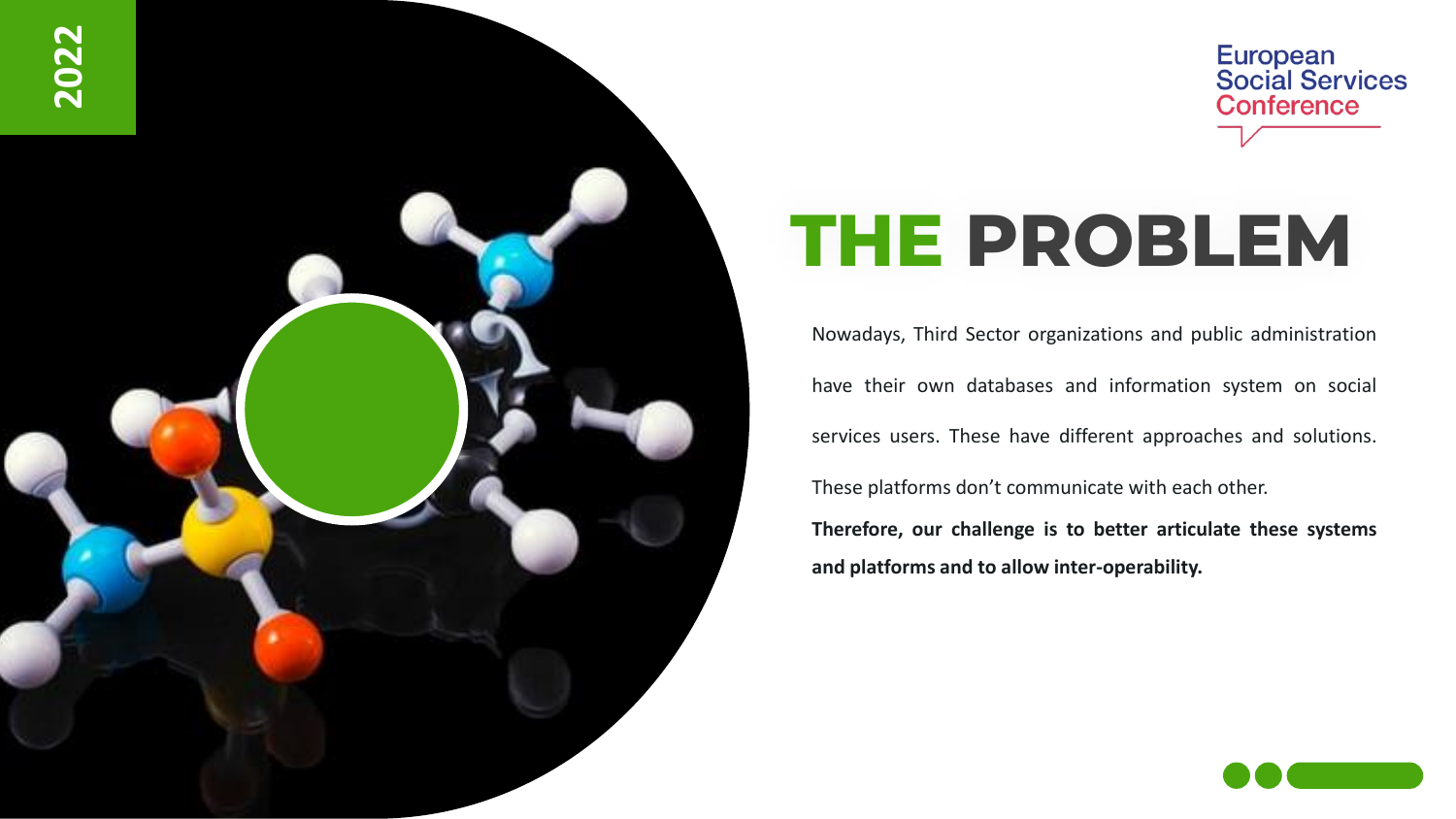European<br>Social Services **Conference** 

## **THE SOLUTION**

Create a system to share information between Third Sector organizations and public administration to enable access to shared data on beneficiaries of care and social services. This system will improve access to information by public authorities and third sector providers, and their specific knowledge on persons and families with whom they work.



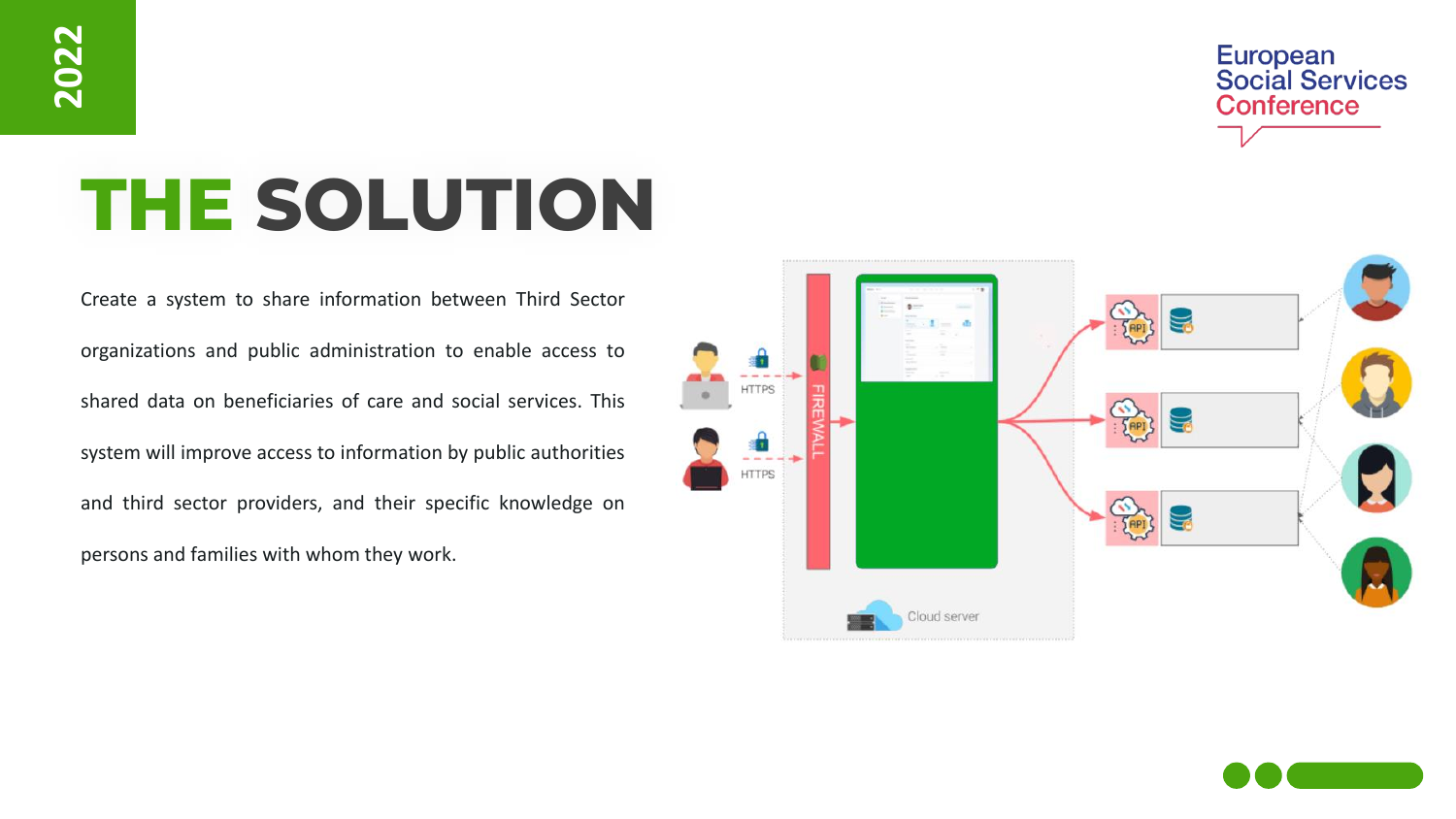





Improve efficiency by enabling access to detailed information by third sector entities, public administrations and social care professionals.

**GOALS**



Showcase the added value and work of the Third Sector organizations.



Avoid duplicities and repetitive processes and the need for people to relay their information several times through data sharing.



Provide better tools for supporting social services staff with the user at the center.

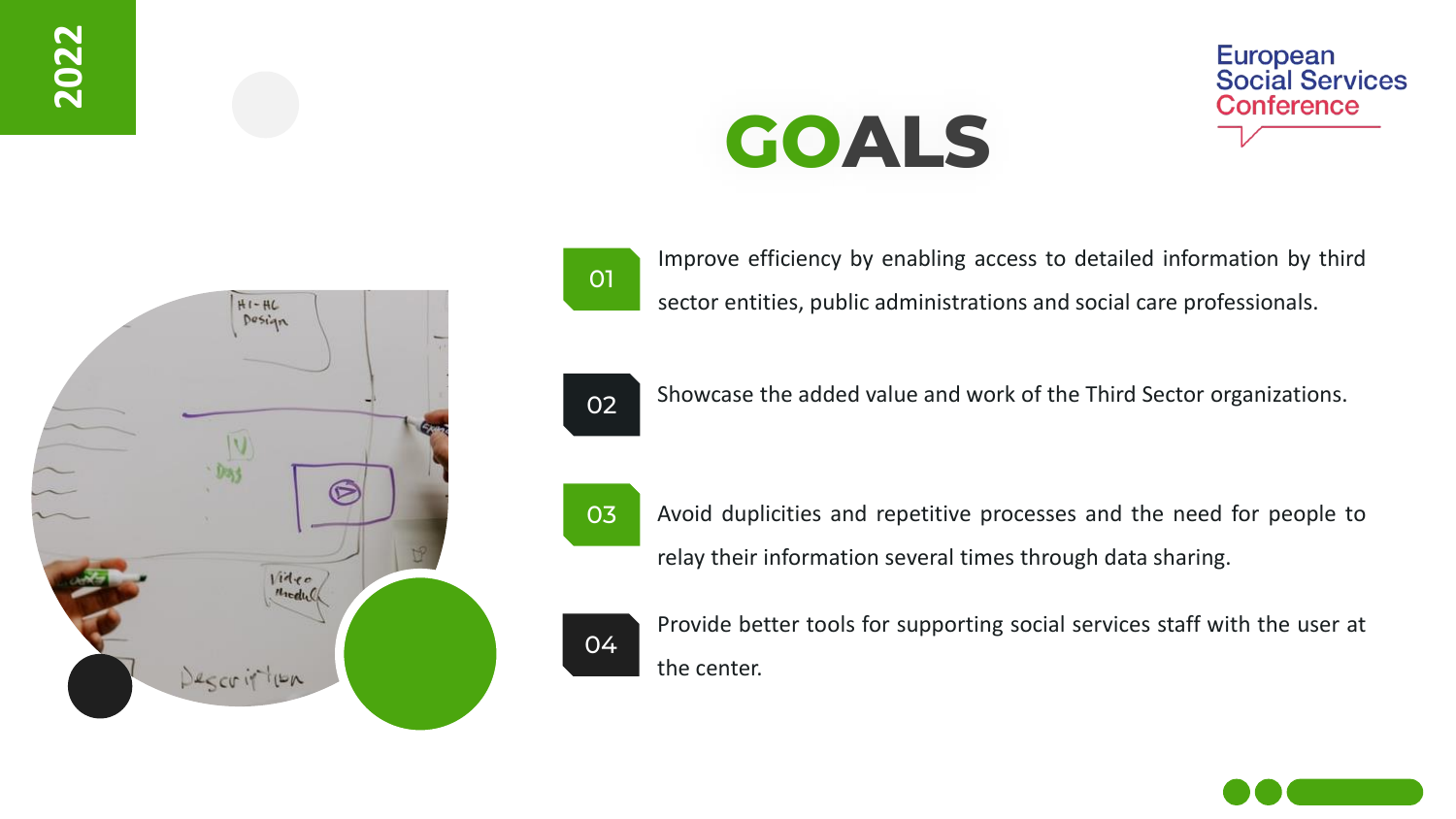## **VALUES**

#### **DATA GOVERNANCE**

Third Sector organizations and public administrations keep data in their systems and guarantee data privacy of the users (no data lake, data warehouse, etc.).

#### **RELEVANT INFORMATION**

The system will only share relevant data for professionals to have an overview of the reality of the person.

#### **DATA PRIVACY**

Users, third sector organizations and public administrations will know every time which data they are sharing.

#### **TRACEABILITY**

Everyone will be able to know which information has been consulted, by who and when.





European<br>Social Services

**Conference**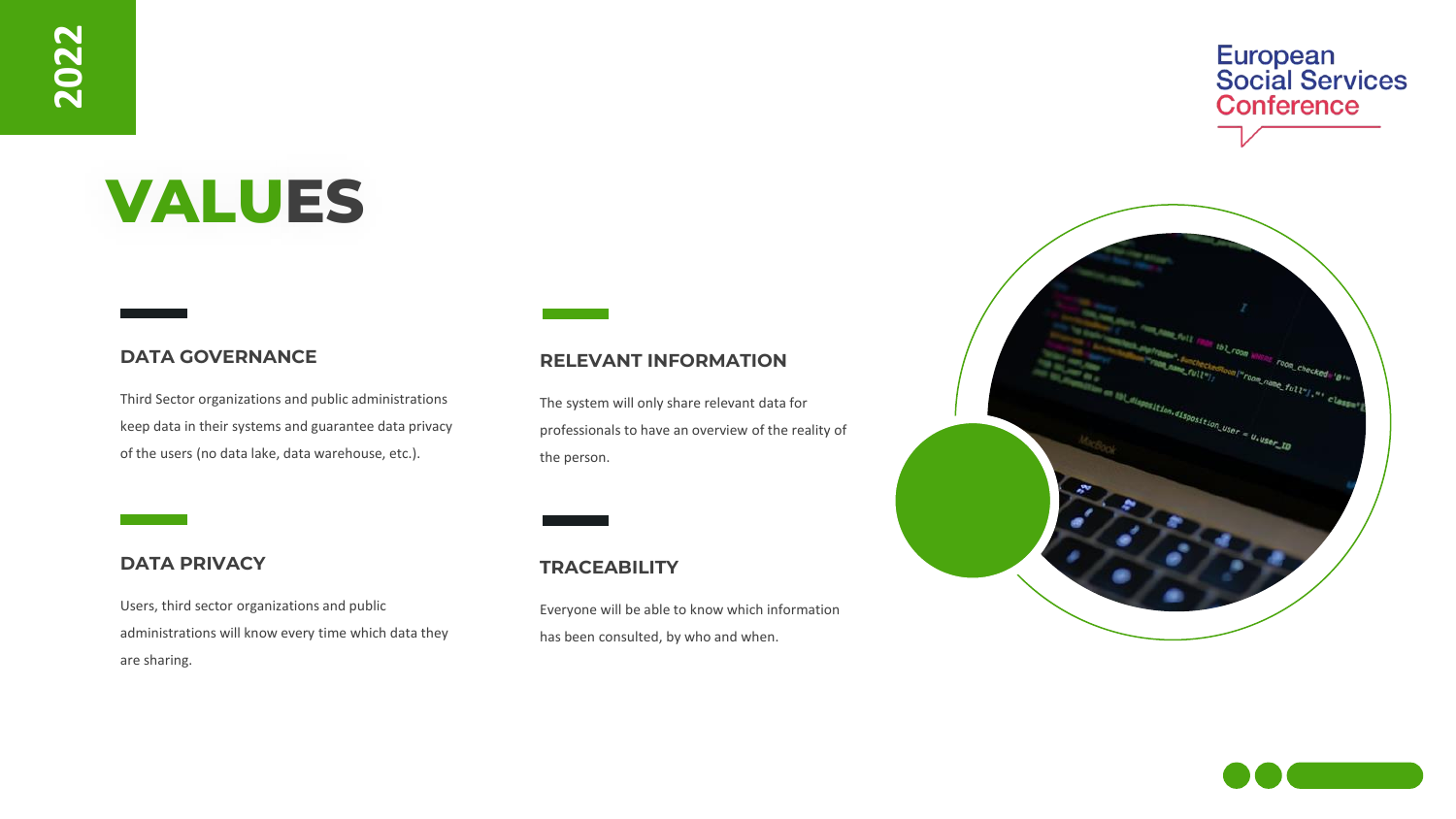## **HOW IT WORKS**





The website will ask the professional to include the main information of the users in order to identify the person (ID, Name, etc.). The professional will introduce this basic information.



2

4

The system will launch a validation process to inquire whether or not other databases from member organizations' have available information on the specific case at stake.



3

1

Afterwards, the system will display the existing information available (if any).



Specific data can be consulted from each data source of each entity, such as information corresponding to the services and benefits received by the beneficiaries.